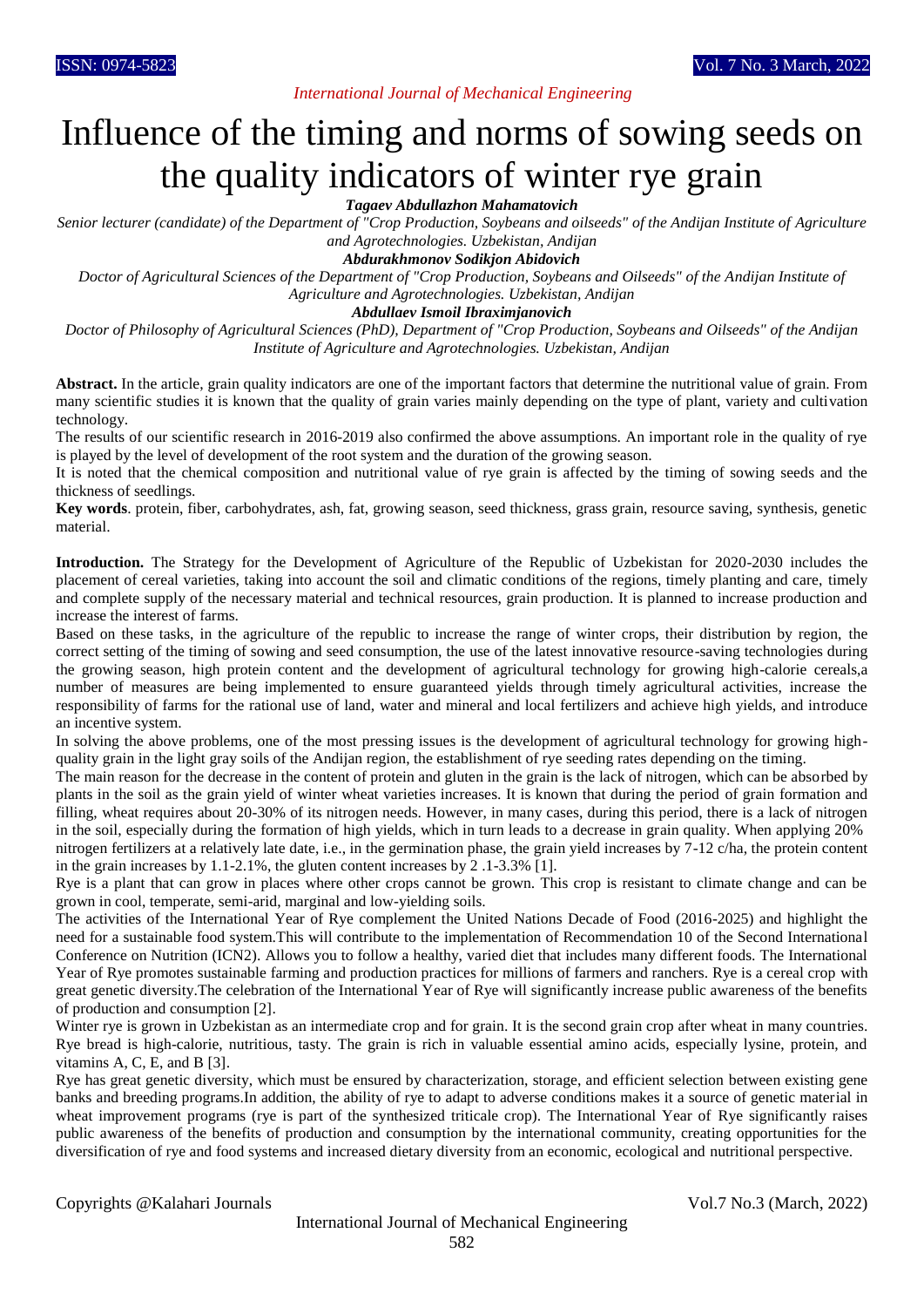The Estonian government proposed an International Year of Rye at the 31st session of the European Regional Conference and the Council requested further information at its 159th session.

- 1. Rye (Secale cereal) is a cultivated cereal crop (Cyperales, Poaceae family) after wheat, barley, corn. Rye was first mentioned in written sources 2000 years ago.
- 2. The homeland of this cultural culture is located on the territory of modern Turkey: It is very common in Northern and Eastern Europe, as well as in China, Scandinavia, Canada: in some countries, up to 30% of the territory is allocated for its cultivation.
- 3. Globally, however, it is a small crop accounting for less than 5% of wheat or rice production Japan, the only non-producing country, has become a major consumer of rye.
- 3. Rye yields in extreme climatic conditions where other crops cannot be grown, and can also be grown at low temperatures and low rainfall. It can be grown in sandy and poor, sandy, barren soils. In addition, there is a low demand for fertilizers and pesticides, which makes their production in certain regions economically and environmentally beneficial.

## **Growing rye**

- 4. The area under rye is shrinking. If in 1986, according to FAOSTAT, its crop was harvested from 15.4 million hectares, then by 1996 this figure dropped to 11.1 million hectares, and by 2016 - to 4.4 million hectares (t (e. 71% of the cultivated area from 1986 to 2016)
- 5. Over the same period (1986-2016), total production decreased from 30 million tons to 13 million tons. 57% ha. During the same period (1986-2016), total production decreased from 30 million tons to 13 million tons 57% ha.
- 6. The reduction in the area of arable land was partially offset by an increase in crop yields. This has been achieved through improved agricultural practices, especially the use of chemical fertilizers and crop rotation techniques, reduced use of lowyield land, and development of high-yielding varieties.
- Basically, rye is sown in autumn and grown as an annual autumn crop. Due to its good winter hardiness, it can be grown in areas inconvenient for wheat and barley.
- Spring rye is grown in areas with severe winters in Canada and Central Europe. As a rule, spring varieties are inferior to autumn ones in terms of agrotechnical characteristics (for example, yield) and consumer characteristics.

### **Conditions, system and methodology of the experiment.**

Field experiments were carried out in the conditions of weakly irrigated light gray soils of the Andijan region. According to the mechanical composition, the soil is moderately sandy, groundwater passes under non-saline soils to a depth of 4-5 meters.

The experiment will be carried out in 2016-2019 at the Andijan Scientific and Experimental Station of the Research Institute of Cotton Growing, Seed Growing and Agricultural Technology to study the influence of the timing and rates of sowing seeds of winter rye on the growth, development and yield of grain.

Experience 15 variants were placed in one tier in 4 repetitions. On the experimental field, the field width is 70 cm, the length is 50 m. The area of each spring is 280  $m^2$ , the considered area is 140  $m^2$ . The total area of experiments was 1.7 ha.

| <b>SUIGHIG OF CAPELIMENT</b> |                          |                      |
|------------------------------|--------------------------|----------------------|
| Var                          | <b>Seed sowing dates</b> | Seed sowing criteria |
|                              |                          | 3 million            |
| $\overline{2}$               | September 20             | 4 million            |
| 3                            |                          | 5 million            |
| 4                            |                          | 1 3 million          |
| 5                            | October                  | 4 million            |
| 6                            |                          | 5 million            |
|                              | October 10               | 3 million            |
| 8                            |                          | 4 million            |
| 9                            |                          | 5 million            |
| 10                           |                          | 3 million            |
| 11                           | 20-October               | 4 million            |
| 12                           |                          | 5 million            |
| 13                           |                          | 1 3 million          |
| 14                           | November                 | 4 million            |
| 15                           |                          | 5 million            |

**Table 1 Scheme of experiment**

The area of each spring is  $280 \text{ m}^2$ , the considered area is  $140 \text{ m}^2$ . The total area of experiments was 1.7 ha. The experiment was carried out for 3 years in a system of short rotational crop rotation 1:1 (cotton:wheat).

#### **Experimental results and their analysis**

It is known that grain quality indicators are one of the important factors that determine the nutritional value of grain. From many scientific studies it is known that the quality of grain varies mainly depending on the type of plant, variety and cultivation technology.

The results of our scientific research in 2016-2019 also confirmed the above assumptions.

Based on the data of our scientific experiments carried out in 2016-2017, it was noticed that there are some differences in the chemical composition of the grain over time, depending on the thickness of the seedlings.

Copyrights @Kalahari Journals Vol.7 No.3 (March, 2022)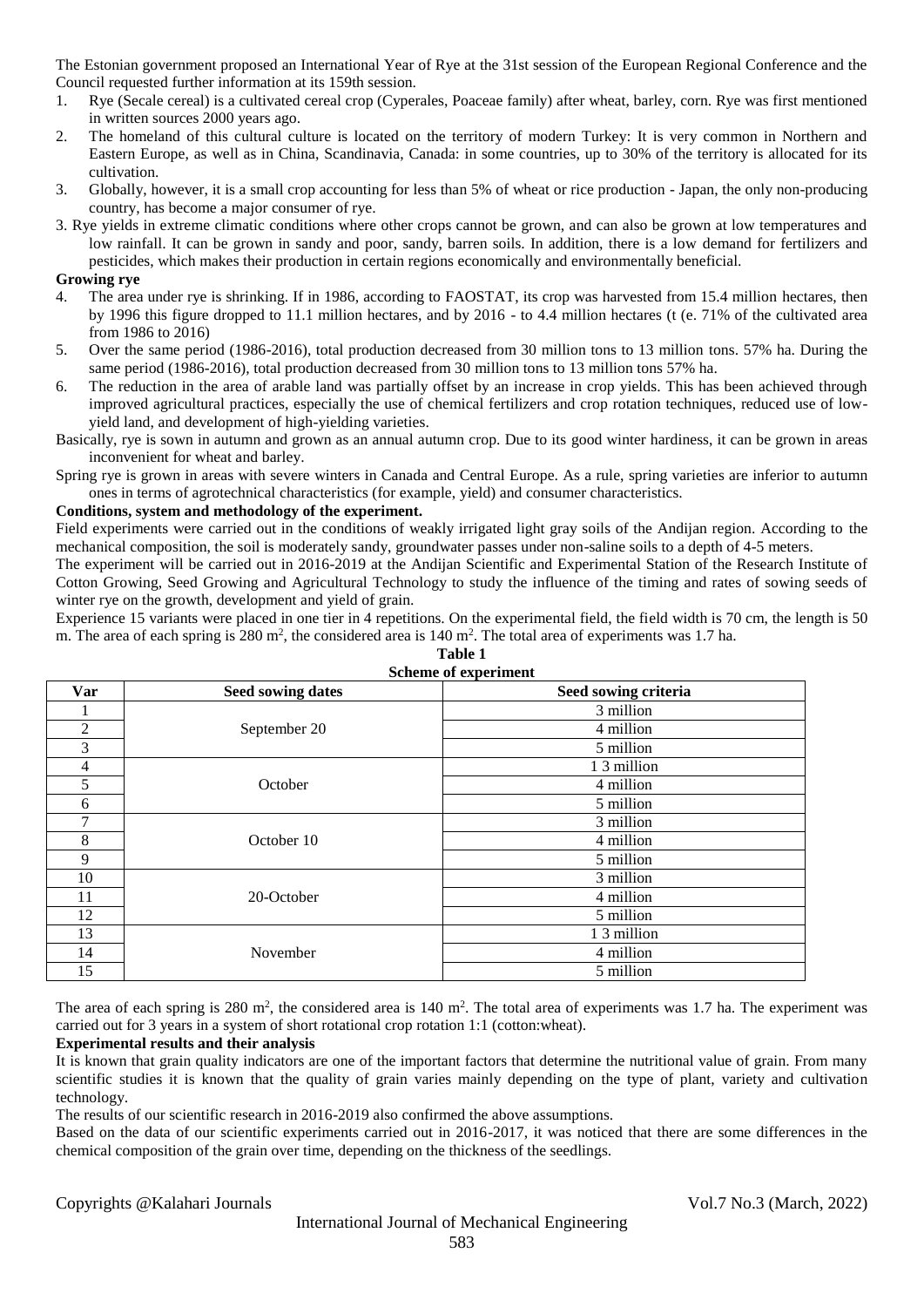In particular, as of September 20, 3 million hryvnia. When analyzing the chemical composition of grain harvested according to option 1, sown at the expense of germinated seeds, the moisture content was increased to 14.0%, proteins - 10.6%, fats - 2.2%, carbohydrates - 66.2% the amount of fiber was 4.4% and the amount of ash was 2.4%. and 5 million. When analyzing samples taken from variants sown with germinated seeds, the protein content was 10.4–10.3% fat on average 2.1%, carbohydrates 66.4- 66.6%, fiber 4.5-4.6% and ash 2.6-2.5%. Although the protein content was 0.2-0.3% lower and the fat content 0.1% lower than the seed version, but the carbohydrate content was 0.2-0.4% and the fiber content was 0.1 -0.2% and the ash content was lower. can reach 0.2-0.1%.

As of October 1, 3 mln. When analyzing the sowing option based on germinated seeds, the protein content was 10.9%, fat 2.3%, carbohydrates 66.2%, fiber 4.4%, ash 2.1%, 3%, although the fat content was higher by 0,one %.ash content was lower by 0.3%. During this period, 4 million and 5 million. When analyzing 5-6 options sown on the basis of germinated seeds, the protein content was  $10.8-10.3\%$ , fat content  $2.1-2.0\%$ , carbohydrates  $66.2-66.8\%$ , fiber  $4.3-4.4\%$ , ash content  $2.6-2.7\%$  compared to September 20. the protein content in the seed variant is higher by 0.8%,however, carbohydrate content was found to be 0.2% lower and fiber content 0.2% lower compared to 5 million per hectare. Although the protein content was the same in the variant in which the seeds were sown, it was found that the fat content was 0.1%, the fiber content was 0.2% lower, the carbohydrate content was 0.2%, the ash content was 0.2%. Above as of October 10, 3 million hryvnia. In the analysis of the variant sown with germinated seeds, the protein was 11.1%, fat 2.0%, carbohydrates 66.0%, fiber 4.4%, despite the fact that the ash content was 2.5%, the protein content was 0.5% higher than the period of September 20, the ash content was higher by 0.1%, but the fat content was lower by 0.2%, and the carbohydrate content was lower by 0.2%. During this period, 4 million and 5 million. In the analysis of 8-9 variants sown on the basis of germinated seeds, the protein content averaged 10.9%, fat - 2.1-2.3%, carbohydrates - 66.3-65.5%, fiber - 4.2-4.4%ash content is 2.3–2.7%, and as of September 20, 4 million tons per year. 4 million. Although the protein content in the seed version was higher by 0.5%, the carbohydrate content was 0.1%.fiber content decreased by 0.3%, ash content decreased by 0.3%, 5 million tons. Although the protein content was the same in the variant in which the seeds were sown, it was found that the fat content was 0.1%, the fiber content was 0.2% lower, the carbohydrate content was 0.2%, the ash content was 0.2% higher.

In the evening, i.e. October 20, 3 mln. When sown with germinated seeds, by September 20, 3 million showed almost the same result compared to the variant of sowing with germinated seeds,during this period, 4 million until September 20 will be sown at 4 million hectares per hectare. protein by 0.1%, fat by 0.1% compared with the variant sown with germinated seeds.at the same time, the ash content was higher by 0.3%, and the content of carbohydrates was lower by 0.3% and fiber was lower by 0.2%, 5 million. When sowing seeds by September 20, 5 million. It was noted that the protein content was higher by 0, 2%, ash content by 0.3%, carbohydrates up to 0.1% and fiber up to 0.5% lower than in the variant sown with germinated seeds.

Comparing the options sown in the evening, i.e. November 1, with the options sown on September 20, it was noted that the above patterns were confirmed, and 3 million. In the sowing variant due to germinated seeds, the protein content decreased by 0.8%, fat by 0.1%, fiber by 0.5%, carbohydrates by 1.7%, ash content was 0.4% higher. These figures are 4 million per hectare and 5 million. In variants sown with germinated seeds, the protein content is 0.6%, fiber 0.7-0.9.

The content of carbohydrates increased by 1.6% and the ash content by 0.3-0.5%.

From the data obtained, it was noted that the timing of sowing seeds and the thickness of seedlings influenced the chemical composition and nutritional value of grain.

Our experiments carried out in 2017–2018 and 2018–2019 also reflected the above patterns, and when seeds were sown on October 1 and 10, the results were similar to those on September 20.

In conclusion, we can say that a well-developed level of the root system and the length of the growing season play a big role in the quality of the plant.

#### **List of used literature**

- 1. BM Azizov. Important factors for improving the quality of winter wheat grain. BULLETIN OF AGRICULTURAL SCIENCE OF UZBEKISTAN.
- 2. FAOP 160th Session, 3-7 December 2018 Proposal for an International Year of Rye.
- 3. R.O. Oripov, N.Kh. Khalilov "Botany" Publishing House of the National Society of Philosophers of Uzbekistan Tashkent 2007.
- 4. Gubanov I.A. et al. 206. Secale croale L. Sowing swarm // Illustrated guide to plants of Central Russia. In 3 volumes M .: T-in scientific. ed. KMK, In-t technologist. Isl., 2002.
- 5. Tagaev A.M., Abdurakhmonov S.A. Influence of timing and sowing rates on the growth and development of rye plants and grain yield
- 6. Tagaev A.M., Abdurakhmonov S.A. COLLECTION OF MATERIALS of the international conference "90th anniversary of the Tashkent State Agrarian University" December 14-15, 2020 908-S.
- 7. Kobylyansky V.D. Rye. Genetic bases of selection. V. D. Kobylyansky. M., 1982.
- 8. V. V. Karpuk. S. G. Sidorova. Plant growing. Minsk State University 2011.
- 9. Methodology of the State variety testing of agricultural crops "M, Kolos, 1964
- 10. Methodology of agrophysical research Tashkent, (PSUEAITI), 1973.
- 11. Tagaev A.M., Abdurakhmonov S.O. Influence of timing and sowing rates on the timing of development of winter rye Bulletin of agrarian science of uzbekistan. Bulletin of the agrarian science of uzbekistan. 1 (85) 2021 ... 25 st.
- 12. Tokhirov A. I. The use of the graphic editor "compass 3d" in teaching computer engineering graphics. Universum: technical sciences: scientific journal. - No. 7(88). Part 3. M., Ed. "MTsNO", 2021. - 84 p. Electron. print version. publ. – http://7universum.com/ru/tech/archive/category/788.

Copyrights @Kalahari Journals Vol.7 No.3 (March, 2022)